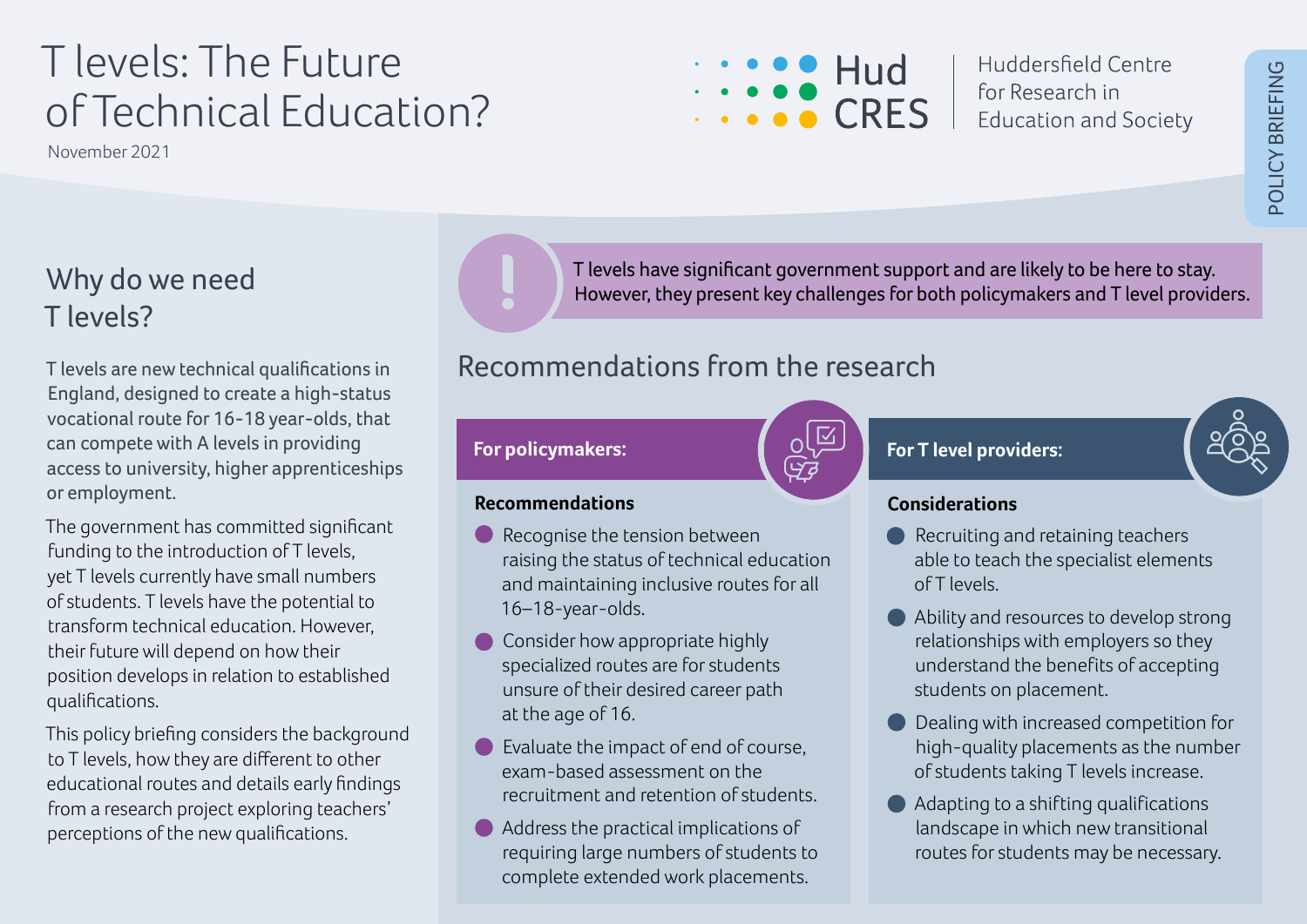#### Background to T levels

T levels derive directly from the **[2016](https://assets.publishing.service.gov.uk/government/uploads/system/uploads/attachment_data/file/536046/Report_of_the_Independent_Panel_on_Technical_Education.pdf)  [Sainsbury Report's](https://assets.publishing.service.gov.uk/government/uploads/system/uploads/attachment_data/file/536046/Report_of_the_Independent_Panel_on_Technical_Education.pdf)** recommendations for an employer-focused, high-status qualification to rival academic A levels. Many other vocational/technical qualifications have been developed but few have lasted, BTEC being a notable exception. The government recently announced its **[intention to remove a](https://commonslibrary.parliament.uk/level-3-qualifications-reform-whats-happening-to-btecs/)  [large number of BTEC qualifications](https://commonslibrary.parliament.uk/level-3-qualifications-reform-whats-happening-to-btecs/)** by 2025.

The government has a vision of mainstream education for 16-18-year-olds that is restricted to three pathways: T levels, A levels, and apprenticeships. To achieve this vision, the government has invested very significantly in professional development and resources for the first wave of T level providers. More strikingly, the government is allowing only one awarding body for each T level to prevent proliferation of courses. These decisions distinguish the implementation of T levels from what has gone before.

## What do T levels offer?

T levels are designed as post-GCSE qualifications that will normally take two years (full-time) to achieve. Each T level is equivalent to three A levels, and they have related UCAS points, allowing application to university.

The government plans involve a gradual introduction of different subject areas and only three subject areas/pathways were launched in 2020:

- Design, surveying and planning for construction
- Digital production, design and development
- Education and childcare.

By September 2023 there should be 15 industry-related pathways available. It was estimated the first wave would recruit around 2500 students, but, partly because of the pandemic, around half that number were on course in 2020-21.



I love the concept of them, I love the idea of students being able to combine industry placement with classroom learning. But, and I'm speaking just in my personal capacity here, at the moment they seem to be a bit of a niche product. (Teacher of Digital)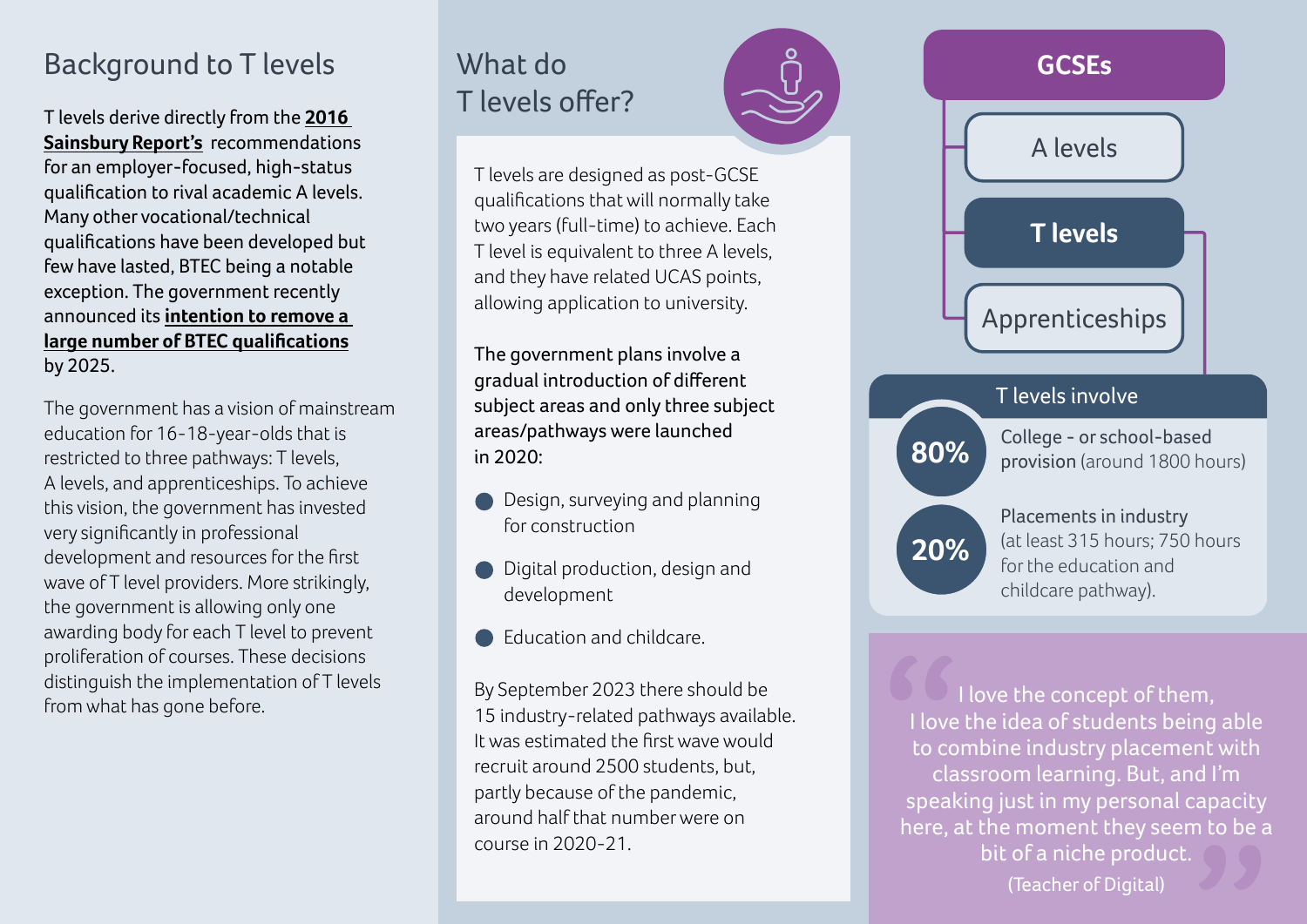HudCRES researchers Kevin Orr and Rachel Terry are carrying out a study (from March to November 2021), funded by the Education and Training Foundation, to find out what teachers of T levels from colleges across England think of the qualifications in comparison to other qualifications.

## The research findings

These findings are based on interviews with 14 teachers in 11 Further Education colleges, not all of whom had started to teach the qualifications. As these teachers are among the early adopters of T levels, they may not be representative of all T level teachers.

#### Teachers' perceptions of T levels



- Teachers see the qualifications as offering a distinctive, specialist option for students who know which career path they intend to take. This is particularly evident in Construction and Health, where teachers value the specialist routes available.
- In other subjects, such as Digital and Business, teachers are less enthusiastic, questioning how T levels will boost the students' prospects for employment or further study.
- $\bullet$  T levels are seen to be more closely tied to industry than other qualifications at this level, enabling students to tackle practical problems and to demonstrate their ability to perform 'on the job'.
- The placement requirement is viewed as a strength, even where it presents challenges for colleges.
- Teachers view T levels as more challenging than existing level 3 qualifications, partly because of their content but also because they include exams. This affects which students are recruited to the qualifications as they need GCSE grades equivalent to those required for A level study.

I was very surprised and impressed, I think, by the amount that the students were expected to cover in the T level. You know, it was quite an extensive specification and covered a wide range of knowledge.

> (Teacher of Construction)

Placement providers will unanimously say that their best practitioners are generally not the most academic. They are the young people who have got empathy, who have got patience, who have got an absolute desire to work with young children.

> (Teacher of Childcare)

I don't think it's got currency yet. I think if I went to an employer and said, 'so what do you think about the T levels then?' there would be many who don't know. I think I would find a lot who know about A-levels. I think I would find a considerable number who know about BTECs.

> (Teacher of Digital)